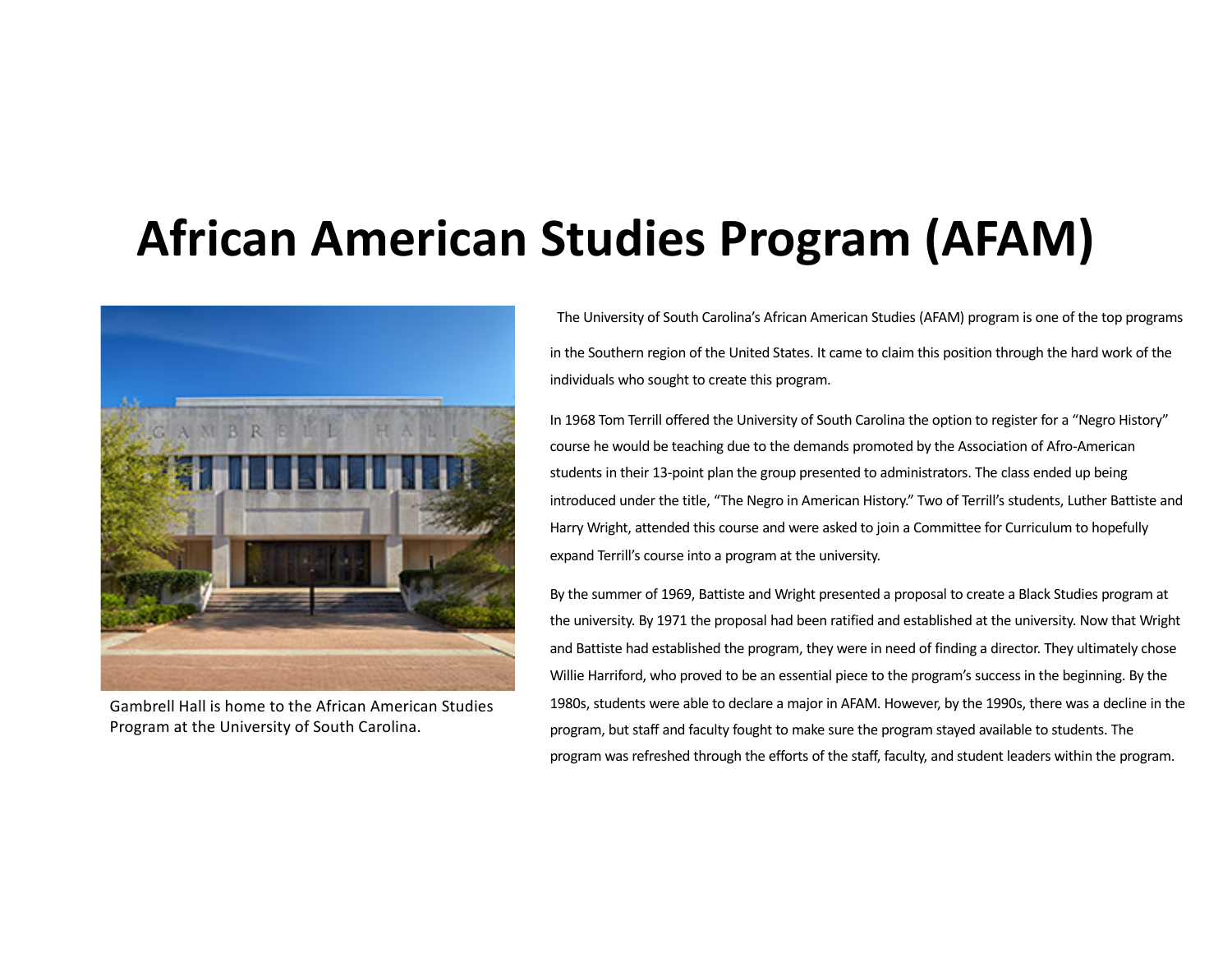

The State, n.d.

Willie Harriford was appointed as the first Director of the African American Studies Program. He served as Director from 1971 to 1986.



Qiana J. Whitted, Ph.D., is the current Director of the African American Studies Program since 2018.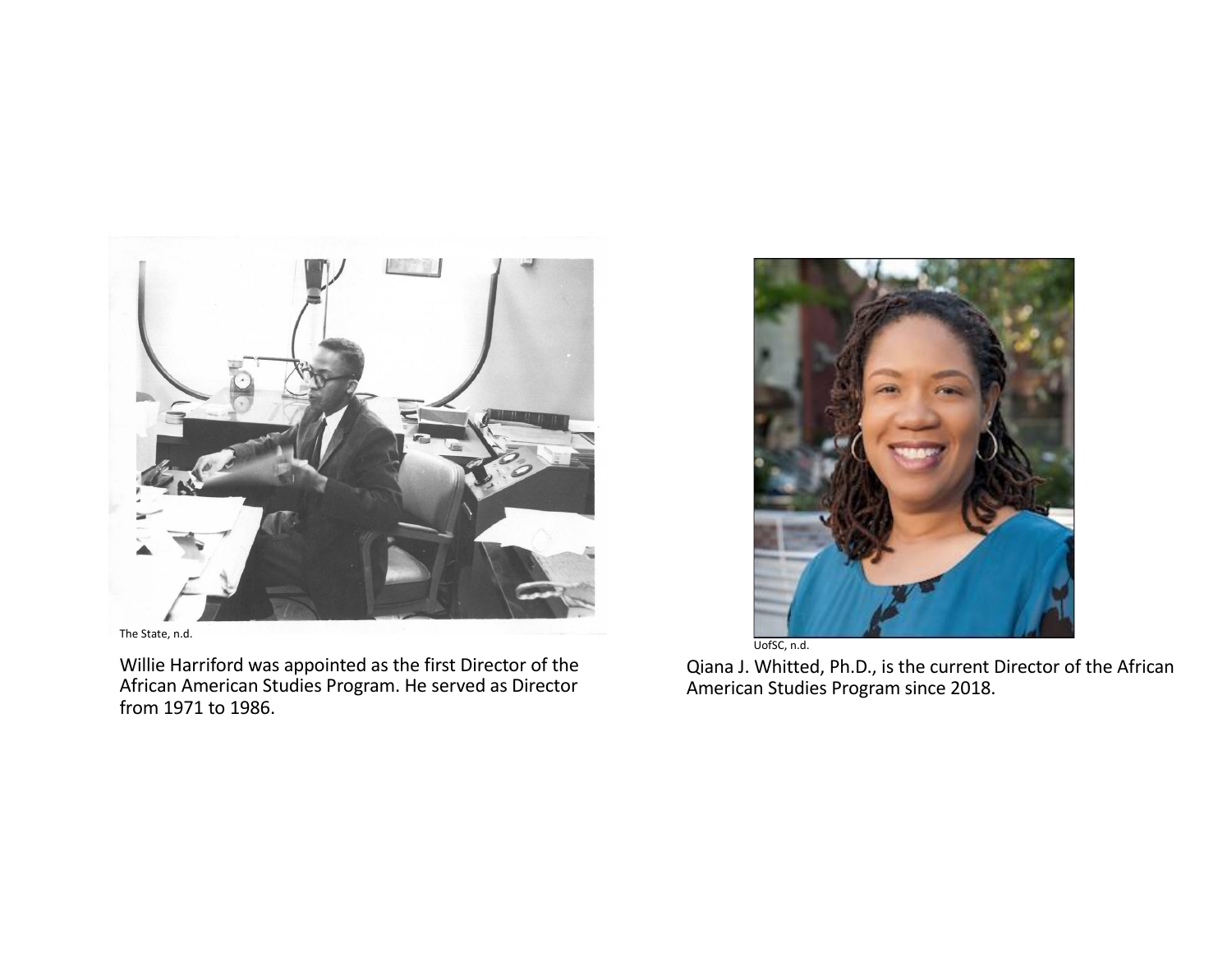

Luther Battiste, J.D., helped create a proposal for the AFAM program in 1969 after being asked by Tom Terrill to join the Committee for Curriculum Revision.

Harry Wright assisted in the creation of AFAM and served as its third director for the program.